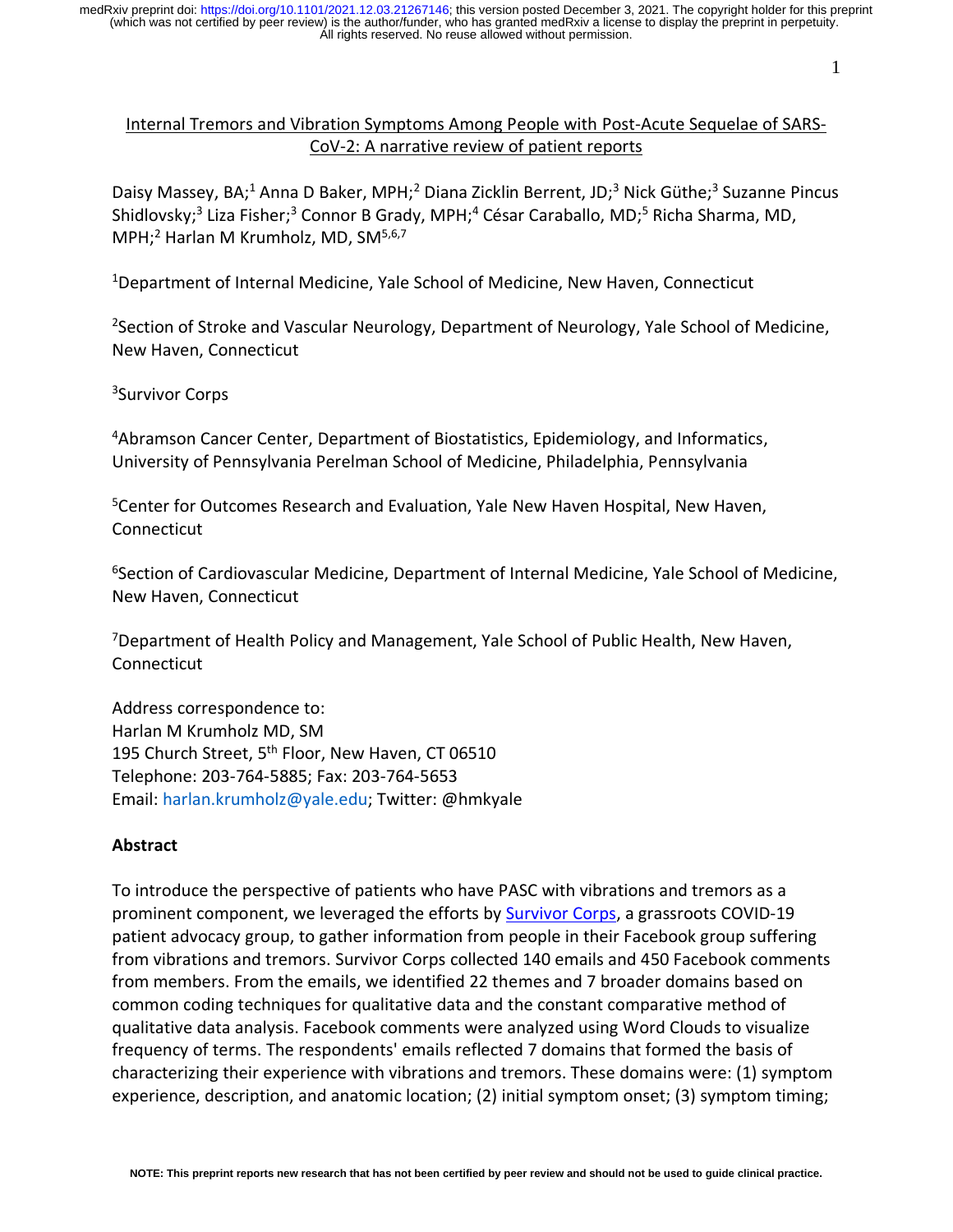(4) symptom triggers or alleviators; (5) change from baseline health status; (6) experience with medical establishment; and (7) impact on people's lives and livelihood. There were 22 themes total, each corresponding to one of the broader domains. The Facebook comments Word Cloud revealed that the 10 most common words used in comments were: tremors (64), covid (55), pain (51), vibrations (43), months (36), burning (29), feet (24), hands (22), legs (21), back (20). Overall, these patient narratives described intense suffering, and there is still no diagnosis or treatment available.

### **Introduction**

Post-Acute Sequelae of SARS-CoV-2 infection (PASC), also known as long Covid, is a condition that is marked by protean manifestation that vary considerably among individuals.<sup>1-4</sup> The heterogeneity of PASC requires attention to specific clusters of individuals who are suffering from similar symptoms. Proper clustering may enable efforts to identify biological signatures that help elucidate underlying mechanisms and can guide the development of diagnostics and therapeutic tools and strategies.

Some people with long Covid manifest symptoms that they describe as vibrations and tremors. To date, these symptoms, as experienced by patients, have not yet been well described. There are reports of patients with myoclonus, but they are described from the perspective of clinicians.5-12 No underlying cause of the myoclonus episodes among patients with PASC has been identified.

To introduce the perspective of patients who have PASC with vibrations and tremors as a prominent component, we leveraged the efforts by [Survivor Corps,](https://www.survivorcorps.com/) a grassroots COVID-19 patient advocacy group, to gather information from people in their Facebook group suffering from vibrations and tremors.13-15 We conducted a qualitative analysis of the responses and organized them according to prominent themes. The goal of this study was to give voice to the patient perspective and identify a potentially important cluster of similar symptoms that people with PASC are reporting.

## **Methods**

## **Study Design and Sample**

The idea for the study originated with the experience of Heidi Ferrer and the initiative of her husband, Nick Güthe. Heidi had severe manifestations of the sensations of vibrations and exhibiting of tremors with onset early in the pandemic. She ultimately committed suicide as she found the symptoms intolerable.

The qualitative approach was chosen because few studies have investigated the patient perspective on these symptoms. Qualitative research is particularly well suited for exploratory studies for which previous literature is limited.<sup>16</sup> Such studies are useful for generating hypotheses that can later be tested with quantitative data and analyses.<sup>16,17</sup> In this case, the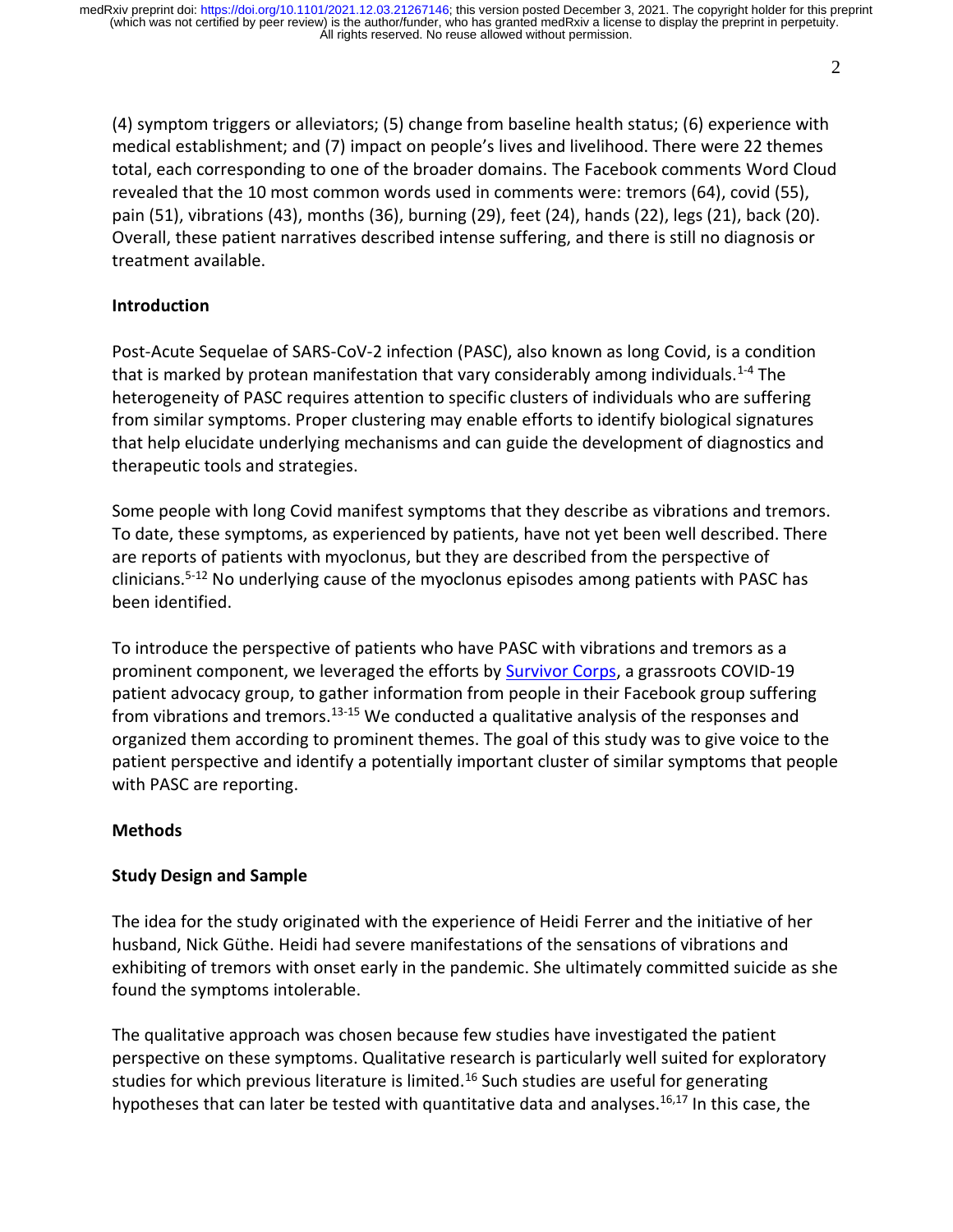method was modified to be used with data generated by patients in response to a call for information. This study is considered a starting point for further research.

Nick Güthe spoke with Survivor Corps, who initiated a call for people in their Facebook group of ~180,000 to report their experience with vibrations and tremors among those with PASC (posts can be found in Supplement 1). This Facebook group represents people who joined and there is no information about their characteristics or how many of them have had an infection with SARS-CoV-2. It is a convenience sample.

Survivor Corps shared the responses for the purpose of a qualitative study with the objective of elucidating themes in the responses and providing an opportunity to give voice to the patient experience. The study sample represents a distillation of the responses from the 140 people who sent information. This study received exemption from the Yale IRB.

#### **Data Collection**

The data were unstructured responses to Survivor Corps' call for information. There was no secondary follow-up for more information than what was initially provided. There were no structured prompts beyond an initial call for information from people with PASC suffering vibrations and tremors. The responses were aggregated for data analysis.

#### Emails

The patient group, Survivor Corps, collected and deidentified emails from people experiencing vibrations or tremors. The group requested emails from members via Facebook and a newsletter (Supplement 1). Emails were received between July 15, 2021 and July 27, 2021.

#### Facebook Comments

Facebook comments on the Survivor Corps Facebook page were also analyzed.

First, we analyzed the comments on one member's post that was aimed at soliciting Facebook messages from people experiencing tremor or internal vibration symptoms. The following was posted on July 14, 2021:

"Hi, to anyone on this group. It's Nick Güthe, Heidi Ferrer's husband. A study is forming with a top doctor for Long Haulers with Neurological tremors similar to Heidi Ferrer's -- Tremors or internal vibrations. If you have these symptoms and want to be included please comment below. This isn't a clinical trial but an attempt to gather data and stories to help get funding, bring attention to these symptoms which are so destructive to any Long Haulers physical and mental health."

Facebook comments in response to this post were analyzed on July 16, 2021. Comments were coded by a clinician analyst (CC) as reporting symptoms, unrelated to symptoms, possibly related to symptoms. All posts coded as reporting symptoms or possibly related to symptoms were included in subsequent analysis.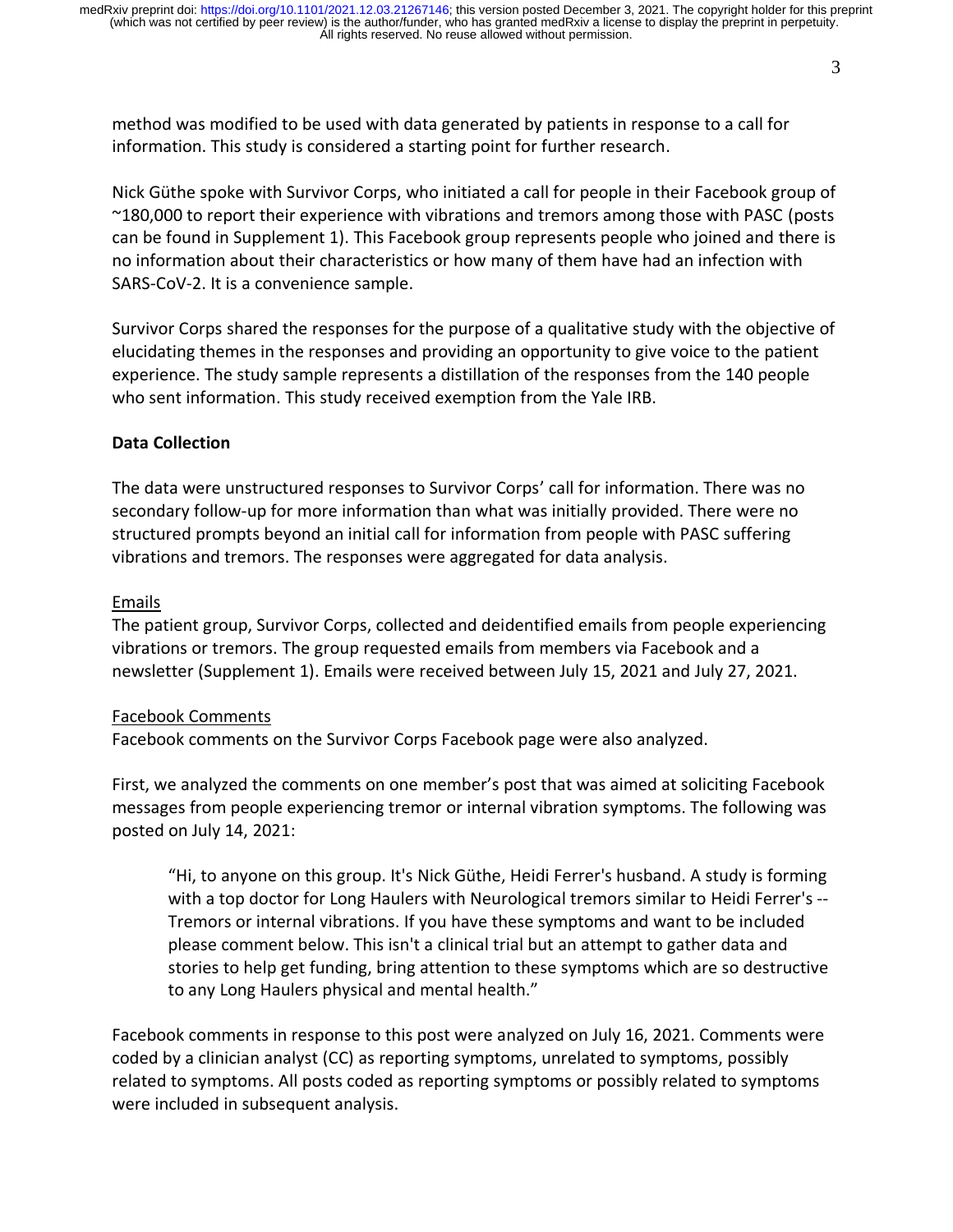4

Next, we analyzed the comments responding to a poll posted in the group to understand members' symptoms. The poll was posted on June 27, 2021, and was titled "Vibration/Buzzing/Pain Poll." There were 20 answer choices, each a statement relevant to vibration, tingling, buzzing, and neuropathic sensations (Supplemental Table 1). The analysis included only the comments posted in response to the poll.

#### **Data Analysis**

#### Emails

Exact dates and names were removed and replaced with month and year and five-year age brackets to protect anonymity. Email data were analyzed using common coding techniques for qualitative data and the constant comparative method of qualitative data analysis.<sup>18</sup> Coding of the data was accomplished in iterative steps. An initial code list was generated after an initial evaluation of the data by members of the research team (HMK and DM). During its development, the code structure was reviewed by the full research team for logic and breadth. A total of 7 broad themes were ultimately developed and served as the basis for final text review and organization of the data.

Using this final version of the code structure, members of the research team (HMK and DM) independently coded all transcripts, then met as a group to code in several joint sessions, achieving consensus and assigning codes to observations by a negotiated, group process. Coded data were entered into a software package designed to handle unstructured qualitative data (nVIVO version 12) to assist in reporting recurrent themes, links among the themes, and supporting quotations.

#### Facebook Comments

Facebook comments were shorter and contained less narrative than emails, so we instead used Word Cloud methodology to visualize the prevalence of terms using the *quanteda* [1], *wordcloud* [2], and *tm* [3] packages in R v4.0.3 (R Development Core Team, Vienna, Austria) [4]. We set the minimum frequency of words to be included into the Word Cloud to 3, the maximum number of words to 200, and removed extraneous filler words.

#### **Results**

### Patient Themes

After review of the email data, respondents' comments reflected 7 domains that formed the basis of characterizing their experience with vibrations and tremors. These domains were: (1) symptom experience, description, and anatomic location; (2) initial symptom onset; (3) symptom timing; (4) symptom triggers or alleviators; (5) change from baseline health status; (6) experience with medical establishment; and (7) impact on people's lives and livelihood. There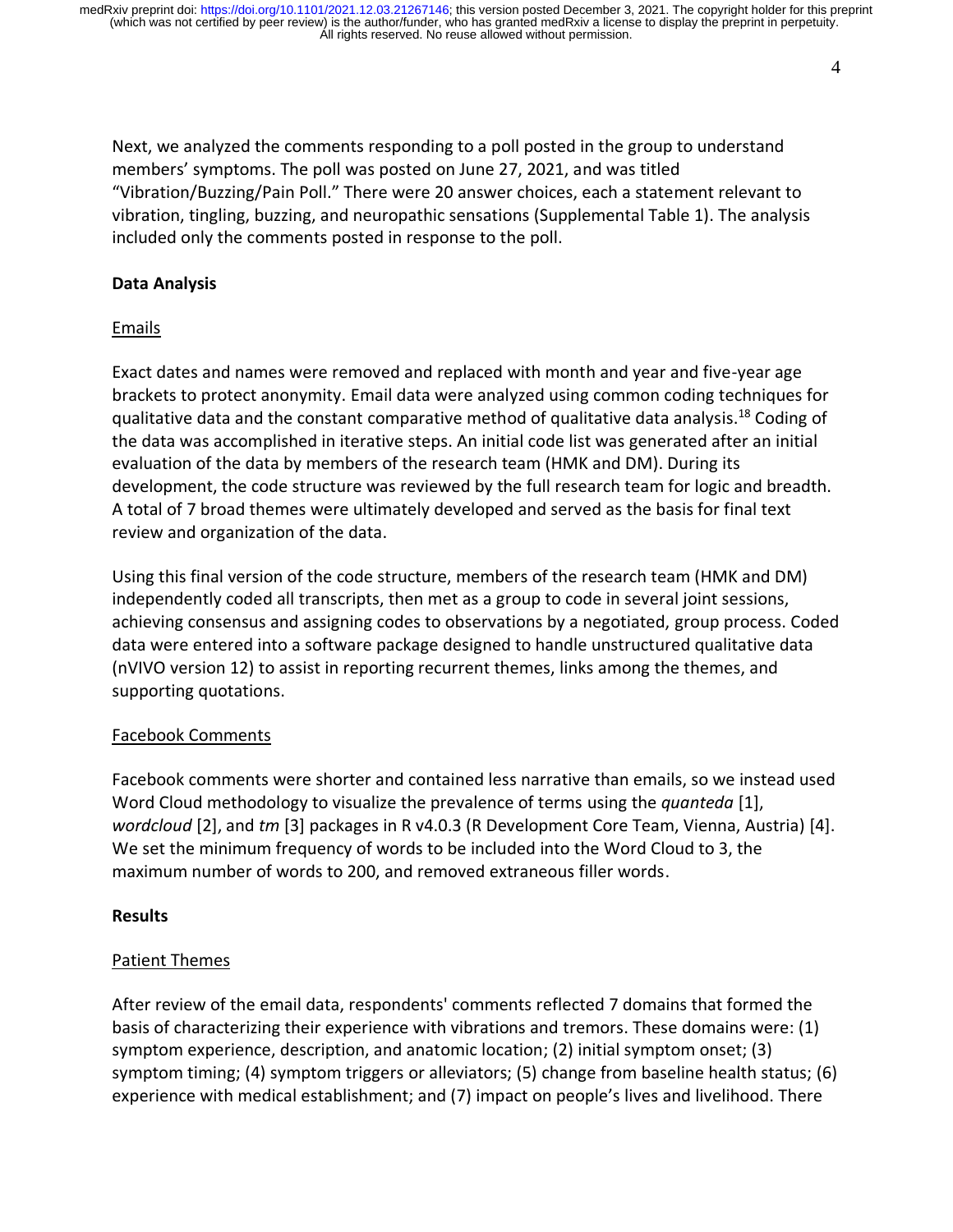5

were 22 themes total, each corresponding to one of the broader domains. Sample quotations are listed to illustrate the themes.

1) Symptom Experience, Description, and Anatomic Location Theme 1. Vibrations and tremors were described concomitantly, with descriptions of internal vibrations, visible tremors, and some people experiencing both.

### *Example 1.*

"Sometimes my entire body feels like it's humming and trembling. It's like I'm sitting on a huge speaker with the volume all the way up. Through the progression of the last few months, the complete body humming has slowed down, but still happens 5-8 times a month. My hands and legs also began tremoring about the same time as the whole body. My legs bop up and down aggressively at times. I'm not cold, I'm not restless, but my legs visibly move up and down like I'm tapping my foot. My hands have been the worst of it. I felt like they had improved a few months ago, but they're back with a vengeance. I'm not hungry ever. I know I need to eat, and my go-to has been soup. By the time I get the spoon 4 inches above the bowl, and close to my mouth, all of the broth has been "shaken" off. My handwriting.. awful. Sometimes I absolutely cannot stand myself and just go to bed. That happens more often than not. I usually try to hide my hands in my pockets or under the table, but am not always able to do that. When my whole body is tremoring, I find it a lot more difficult to focus and to get anything accomplished."

## *Example 2.*

"Internal vibrations started about 3 weeks after. They started in my back and back of upper thighs. It felt like I was sitting on a vibration massage chair. They never went away but would vary in intensity. February 2021 I started having restless left arm at bedtime where my left arm would flap until I fell asleep. On [May 2021] it progressed to full body myoclonic movements lasting up to 30 minutes."

Theme 2. Vibration or tremor site varied, from the entire body to localization in extremities, chest, abdomen, and other locations.

### *Example 1.*

"I experience daily internal tremors/vibrations all over but mainly inside my brain and chest. I have external tremors in my legs, arms and chest."

## *Example 2.*

"Still suffering with symptoms. One of which is tremors and internal vibrations primarily in the legs and feet but do sometimes occur in arms."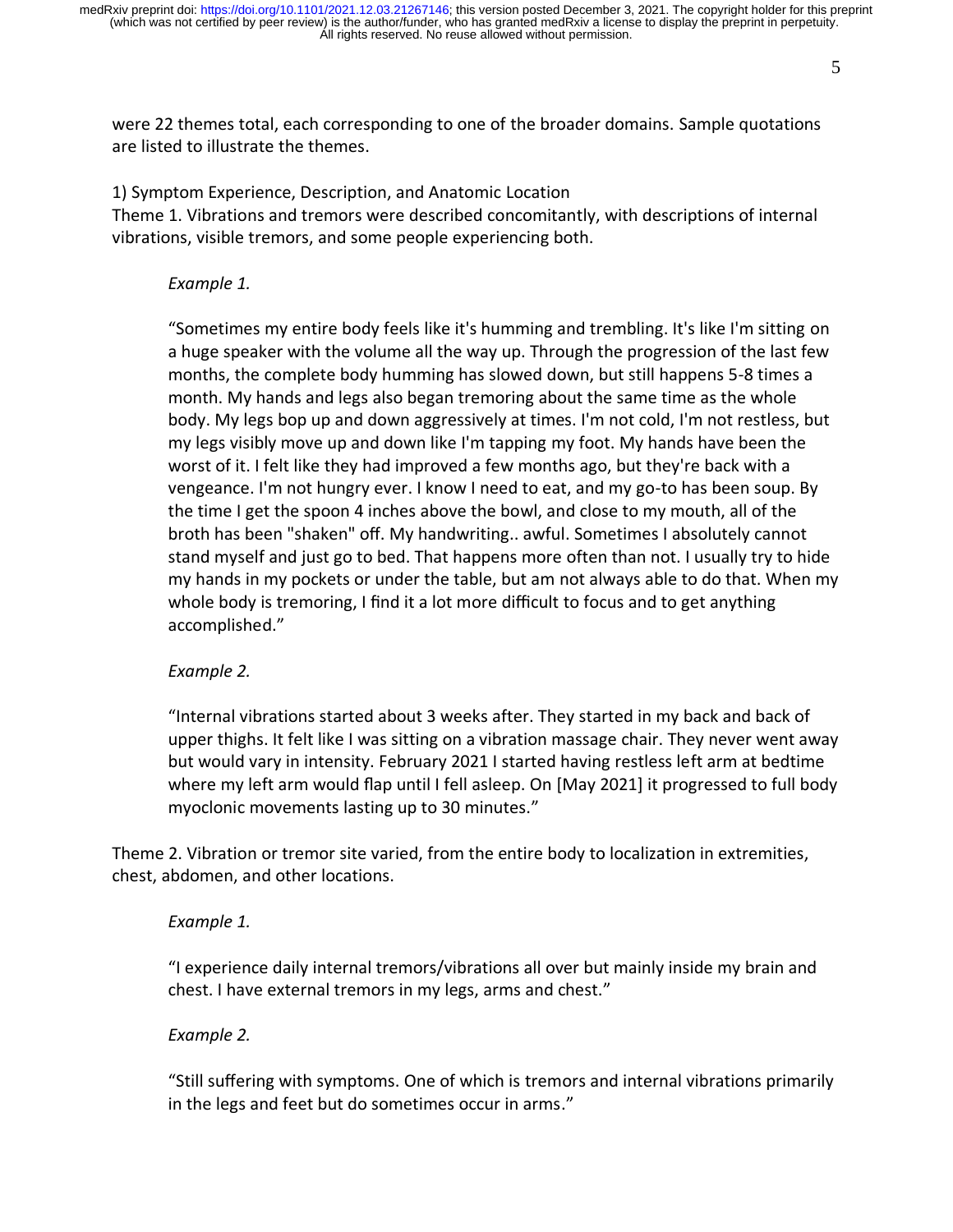Theme 3. Vibrations and tremors occurred with other symptoms of varying number.

#### *Example 1.*

"I also experience relentless headaches. I have had the same one, in varying degrees, since October. Crushing fatigue. Vivid dreams. And the worst, word retrieval."

#### *Example 2.*

"Here is a list of my current symptoms that I have over a year after my acute infection: 1. Extreme Fatigue 2. Exercise Intolerance/Post-Exertion Malaise (Physical and Mental) 3. Short-Term Memory Loss. Must carry a notebook to remember things 4. Brain Fog 5. Muscle Weakness 6. Dizziness. Can't Drive 7. Seizures 8. Headaches/Migraines 9. High Blood Pressure 10. Cold Hands and Feet 11. Ringing in Ears Tinnitus 12. Hoarseness/Loss of Voice 13. Loss of Coordination in Hands 14. Burning Sensation on Skin Lower Torso"

Theme 4. Vibrations and tremors could cause severe pain.

#### *Example 1.*

"My brain shakes after a few hours inside my head, my face starts to tingle and numb, and then the full head shaking seizures start. I have severe head pain and nausea constantly from all the seizures."

#### *Example 2.*

"That week of unrelieved spasms lee my body barely able to move. Like paralyzed. I had 3 natural child births. I could not fake such 10/10 pain. I have never felt such intense pain, I thought my back would break and my right arm would be completely dislocated twisted out of socket. I could not breathe at times due to the Laryngeal spasms and diaphragm spasms."

#### 2) Initial Symptom Onset

Theme 5. Vibration and tremor initial onset varied, from the day of initial infection to weeks or even months later.

### *Example 1.*

"Symptoms started on [July]. About 3 weeks later, I developed tremors. I've had them ever since."

#### *Example 2.*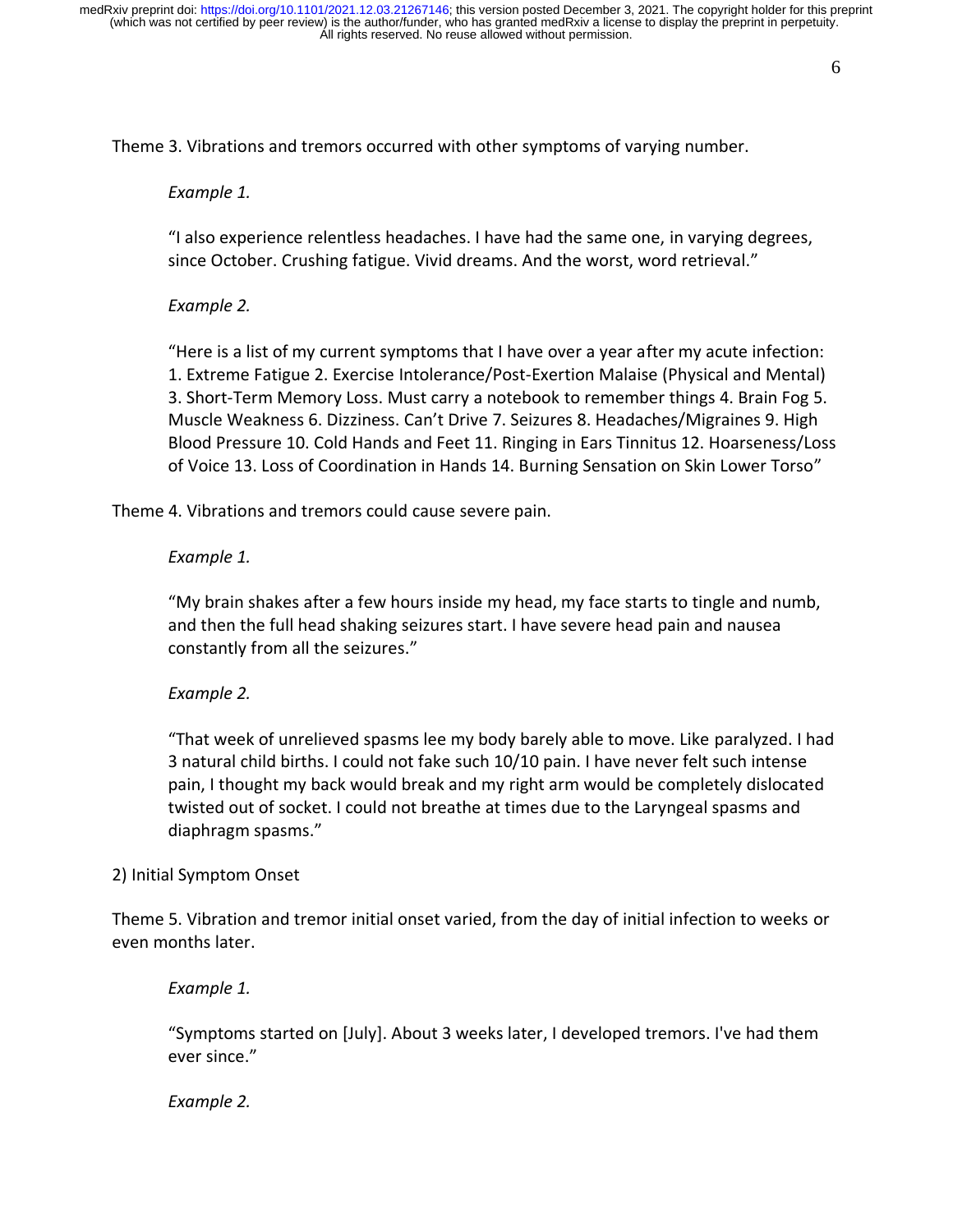"I contracted COVID from an ICU patient in May 2020. A few days later terrible headaches, loss smell, lung, cardio, eye damage. Ongoing problems fatigue, Headaches, Migraines, Imbalance, Dizzy, Vertigo, SOB, COPD, Brady/Tachycardia, SVT, chest pain, Gastric, swallow, voice, cognitive, exercise intolerance, several leaves of absences off work. I had many scans, tests, labs with both normal results and damage results. I have all Records. Then few months later unrelenting Neuro issues vibrations, ripples, tremors, became intense foot cramps, painful ankle, foot drop, leg spasms started mostly r foot. I had to wear ankle brace use cane. Very difficult to sleep. Husband could see ripples under skin and feel the vibrations at times. Body is constantly "on", pain, numb, burning, briar patch, walking on nails, spikes r foot, can't put r foot flat. Also forearms, hands, r side worse."

Theme 6. Vibrations and tremors occurred following or during acute COVID-19 infections that varied from mild to severe.

### *Example 1.*

"I was diagnosed with COVID-19 in July of 2020. I spent 2 months in the ICU and 9 days on ECMO."

## *Example 2.*

"I had a moderate case of Covid in November of 2020 with multiple symptoms. I was never hospitalized. I was recovered one week before my first Long Covid symptom of shortness of breath began."

## 3) Symptom Timing

Theme 7. Vibration and tremor episodes could be brief, or could be prolonged, even constant.

### *Example 1.*

"The internal tremors in my chest generally only last for about 5 seconds or so and then completely subside. The ones in my abdomen are more rare and have lasted for longer, but still less than a minute or so in general."

### *Example 2.*

"Now here at almost 8 months post covid, I have dealt with these horrible tremors daily. They are constant, they don't come and go. They are 24/7. I feel them more when I am still and resting or at night and early morning, or during naps. If I can just get up and get going most days, I don't notice them much, unless the intensity increases and I get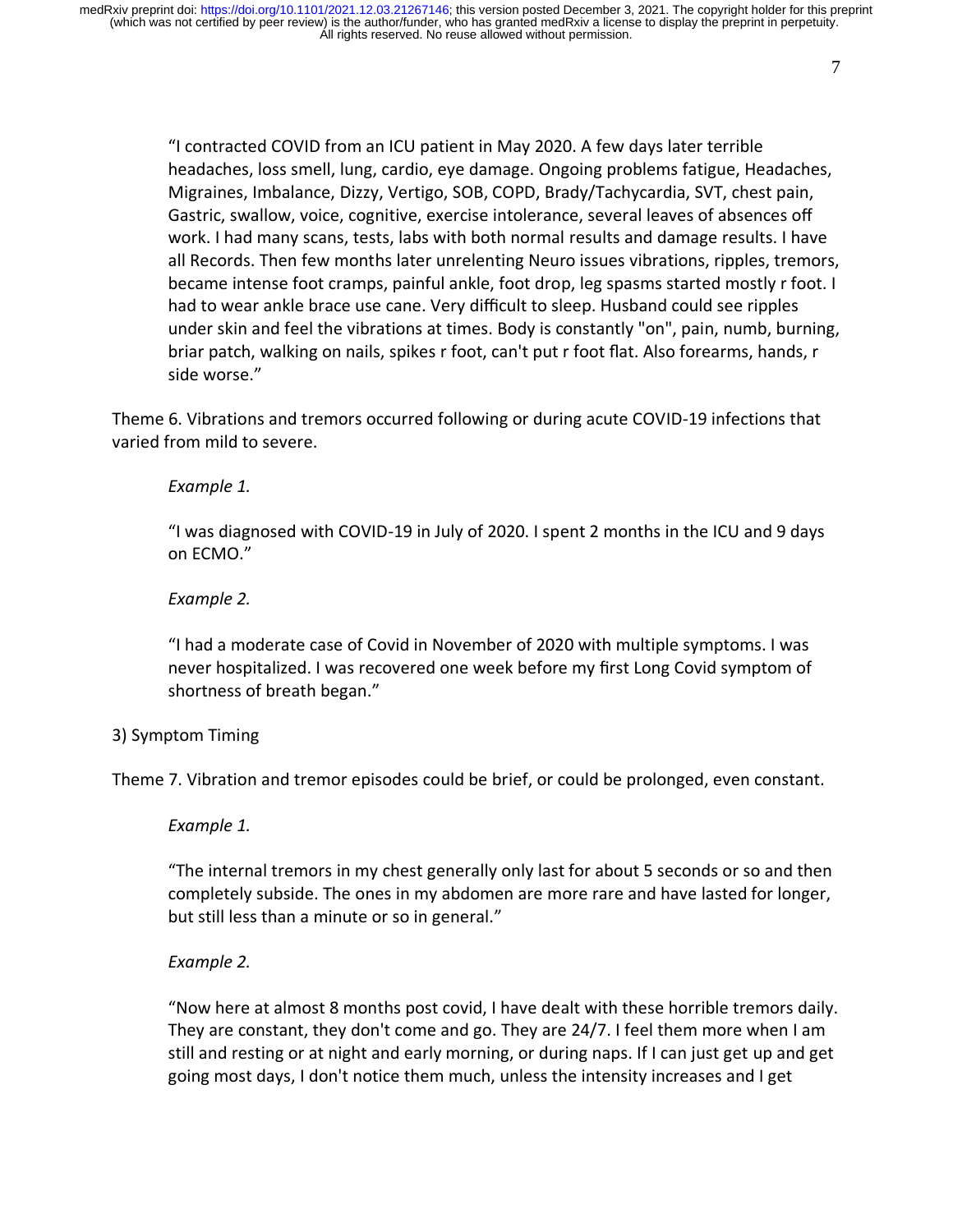breakthrough pain or headaches. But the night time always reminds me they are still there."

Theme 8. Vibration and tremor episodes could occur constantly, daily, or only when relapses occurred.

#### *Example 1.*

"The tremors and the dizziness are daily challenges."

*Example 2.*

"Tremors and 'vibrations' are a few of the many ongoing symptoms. The tremors I notice in my hands and toes. It lasts for about 10 seconds or less about every 2 to 3 days. The vibrations I notice when I first lay down for bed at night. It lasts about seconds."

Theme 9. Vibration and tremor symptoms could completely resolve temporarily and could return up to months later.

#### *Example 1.*

"Even now, almost eight months out in July, I still occasionally experience these. They do not occur daily, but do generally happen in conjunction with the relapse of other symptoms, such as mild chest, throat, and back pressure/tightness, and tingling in my extremities."

#### *Example 2.*

"Sometimes my entire body feels like it's humming and trembling. It's like I'm sitting on a huge speaker with the volume all the way up. Through the progression of the last few months, the complete body humming has slowed down, but still happens 5-8 times a month. My hands and legs also began tremoring about the same time as the whole body. My legs bop up and down aggressively at times. I'm not cold, I'm not restless, but my legs visibly move up and down like I'm tapping my foot. My hands have been the worst of it. I felt like they had improved a few months ago, but they're back with a vengeance."

Theme 10. People experienced vibrations and tremors over different time periods (even if they were episodic), and some did not have improvement in symptoms after more than a year.

*Example 1.*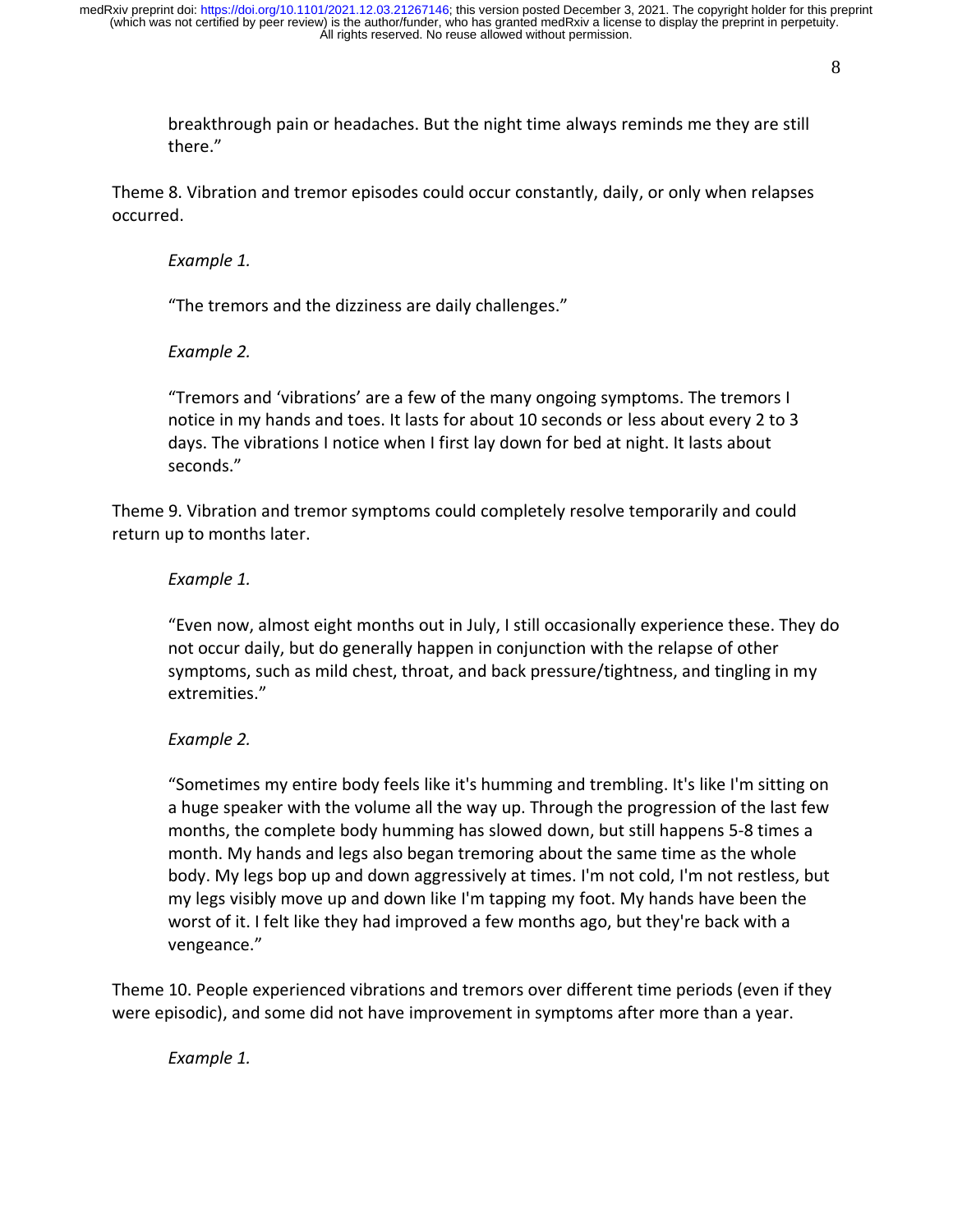"I got tremors on [December 2020] the day I got covid & it increased to where I had it in my whole body vibrating on head as well increasing during activity. It's been very debilitating & frustrating. I have been a patient in Rochester Minnesota Mayo Covid Clinic and my symptoms have lessened. However, it is now it is [July] and the tremors have not subsided."

## *Example 2.*

"I had Covid in early February 2020. I did not know I had it. Severe Headache, sore throat, rash and crushing fatigue. Got better in a flash. 5 months later, the floor dropped out. By early October, hand tremors started. They have diminished and come back intermittently. It is now 18 Months after the initial infection."

4) Symptom triggers or alleviators

Theme 11. Exercise and activity were associated for some with onsets of tremors and vibrations.

## *Example 1.*

"Since then I notice that if I get my heart rate up too high (which could be anything above 110-15) the tremors and vibrations are made worse."

## *Example 2.*

"I have had long covid for 6 months now, and I get tremors/vibrations/buzzing nerves whenever I overextend myself."

Theme 12. A variety of self-treatment strategies, such as diet modifications and humming, were used to alleviate tremors and vibrations.

### *Example 1.*

"Regarding the nerve issues, I have found very recently that humming in the morning helps me to stop the vibrations faster. I suspect our vagus nerve is being affected."

### *Example 2.*

"I have experimented with supplements, removing medicines, and diet. Removing all sugar and processed foods from my diet has reduced the internal vibrations. If I ever slip up, the intensity is extreme."

5) Change from Baseline Health Status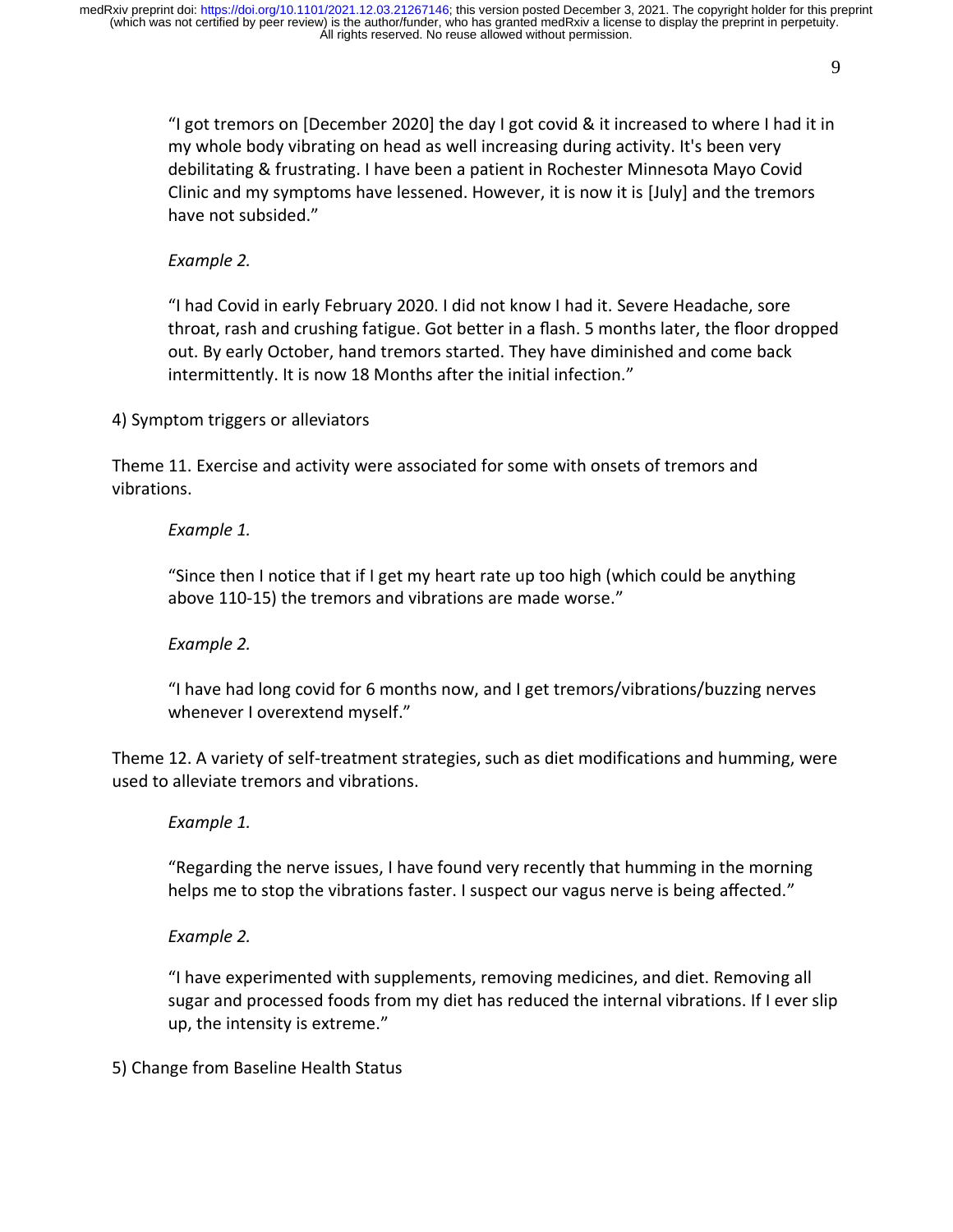10

Theme 13. People with vibrations and tremors had varying health states before their COVID-19 infection, from those who were completely healthy to those with pre-existing conditions.

#### *Example 1.*

"I was a healthy [30-35-year-old] marathon runner. Now I'm a [30-35-year-old] individual who is grieving who the person was, figuring out how this new body works, realizing it still works differently day-to-day, while also having physicians refuse to treat me."

#### *Example 2.*

"I am an extremely physically active [50-55-year-old] peri- menopausal Canadian female with no pre-existing conditions except for being a migraine sufferer all my adult life."

### 6) Experience with Medical Establishment

Theme 14. Medical testing failed to reveal the mechanism of either tremors or vibrations.

#### *Example 1.*

"Had a brain CT & brain MRI (all normal). 2. After a short duration of sleep or a nap (15- 30 minutes), upon waking I feel that my heart is racing, like palpitations. I feel shaky…as if there is a fast motor running inside me. I've now learned to sit up slowly and give it a few minutes and then it goes away. Diagnostic cardiac/pulmonary tests I've had: EKGs, CT Thoracic Stress test, Echocardiogram, Pulmonary Function & Blood Oxygen Stress (all normal). Had over 50 lab/blood tests and all normal."

### *Example 2.*

"Had MRI that showed micro clots and white matter. Had an EEG but do not know results."

Theme 15. Tremor and vibration symptoms were sometimes doubted or dismissed by doctors.

### *Example 1.*

"Some doctors have been very dismissive and charted that 'she just prefers not to walk'. When I arrived at ER, my previous Neurology MD requested Pysch consult..this delayed medical evaluation. They did not believe my pain nor that I could not breathe as my husband begged them to roll me to my side as they tied me flat to the bed. Most of the time I could barely speak as spasms affected my mouth. The previous Neurologist told me to 'dumb myself down as a nurse and quit researching and causing myself stress'."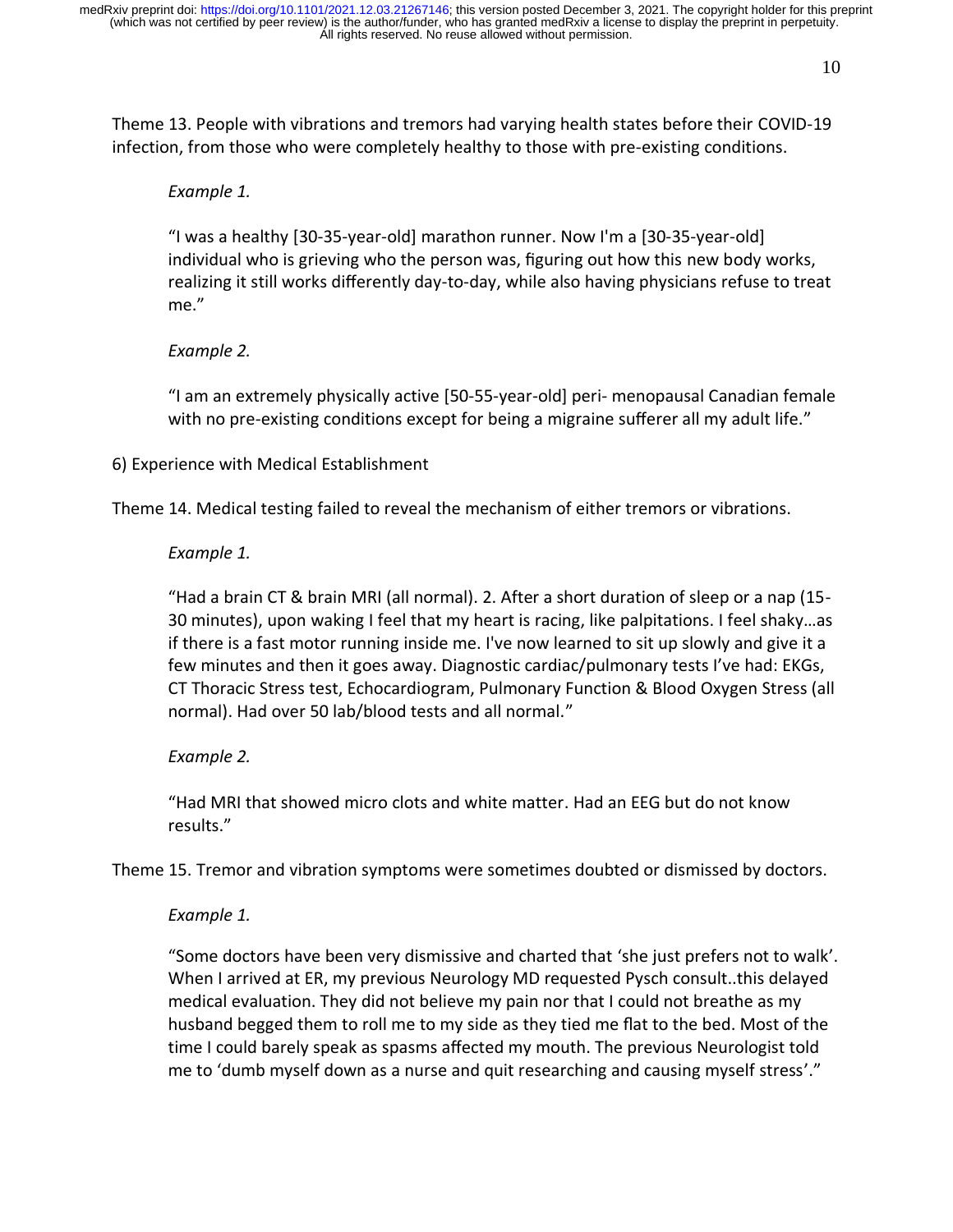#### *Example 2.*

"In August 2020, when my heart started racing for hours, I tried to speak to my pulmonologist, and they had a local doctor call who was running a test site, and wanted to assure me it wasn't possible for me to have Covid because (1) it wasn't in our area yet, but I was in Boston the day before they announced an outbreak, (2) that symptoms only last 2 weeks max, and I explained Long Covid. (3) That I shouldn't read research that I can't understand, but I used to work in a med related field, trained in pre-med/vet including epidemiology, was part of a 2010-2015 pandemic task force related group, and currently work in genetics research, so then she said that (4) this is all in my head and I just need to get over myself and get back to work full time (I was) and that work makes people better (fatigue says no). She yelled at me for over 2 hours. She now is in charge of home bound patient care and tells people they need to have compassion for Long Covid as it can take 'a few weeks to recover' and then tells stories about people who recover quickly being examples of 'good people' while insinuating that those who stay ill don't want to heal. My doctors have run the gamut of not believing me; to finally agreeing that Long Covid is real but that since I don't have a positive test, I can't have it; to even if I have Long Covid, they don't have treatment, so short of an ER admit, I just need to suck it up."

Theme 16. The vaccine was associated with both improvement in symptoms for some people, and a relapse in symptoms for others.

#### *Example 1.*

"I had slight tremors in my hands after originally getting sick in June 2020 and after my second vaccine, on [May 2021] (two days later) I started having more seizure-like symptoms."

#### *Example 2.*

"I had the internal vibrations intensely during my year of long haul. Since the vaccine most of my symptoms have abated or significantly diminished. I do still have some of the internal vibration though, especially after exertion."

Theme 17. Medications have been provided for tremor symptoms, with varying results.

### *Example 1.*

"They tried Gabapentin but it didn't stop them. From March through [July] I had 5-9 seizures trying to fall asleep every night, but they only happened at night. Since the Gabapentni wasn't working they switched me to Topamax. I was ramping into Topamax throughout June but it wasn't working either. My family and I got sick again at the end of June with something viral (multiple negative Covid, Flu, and Strep tests that week). The same time they adjusted my Topamax dosage up again. Something changed again.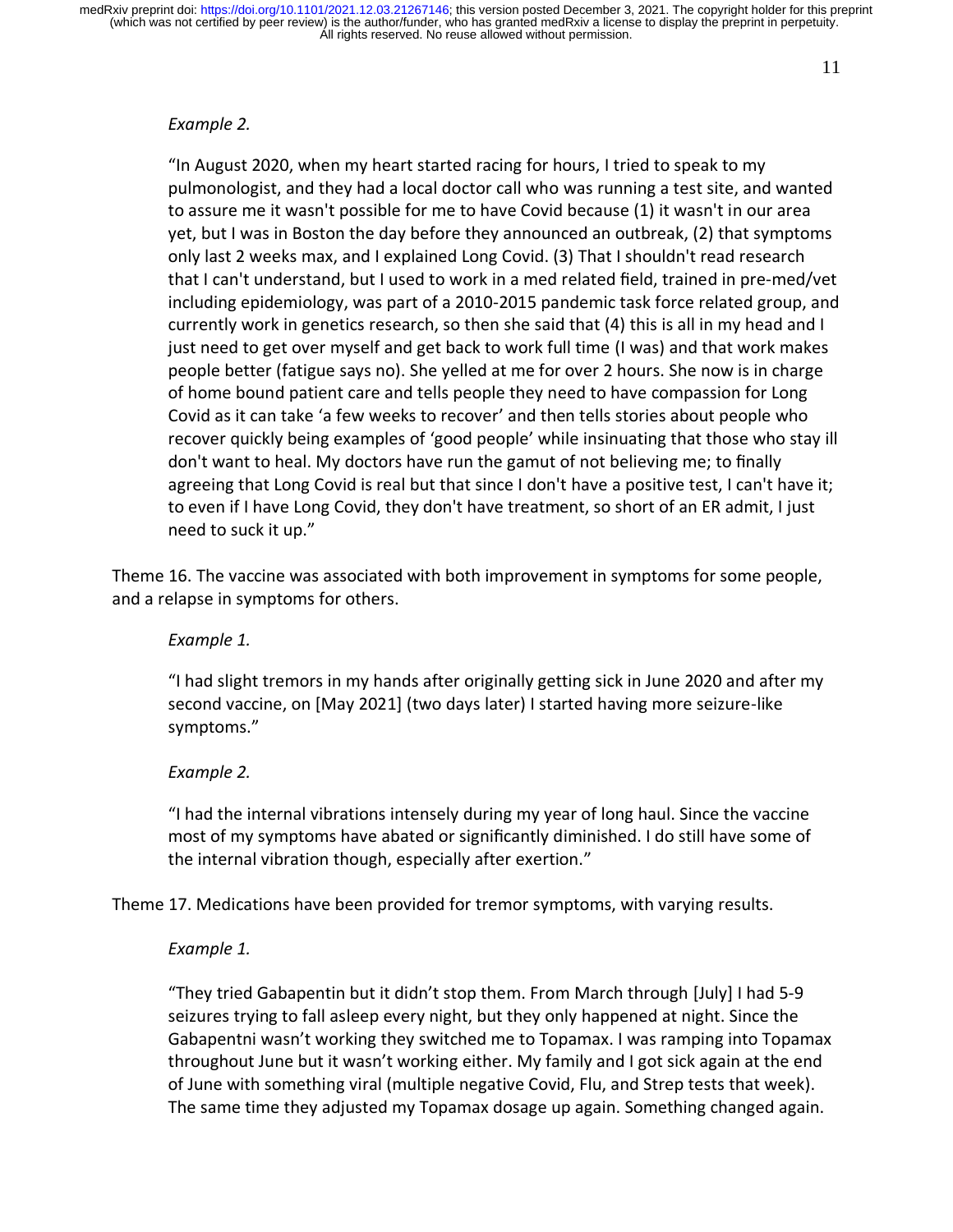Suddenly I was having non-stop seizures back to back and was hospitalized [July] and also again on [July] at two different hospitals for uncontrolled seizures. My EEG showed normal and they switched meds again to Keppra. So far I am on 500 mg Keppra 2x day and ramping up, but my seizures are uncontrolled. The meds work only for a few hours and I have had to go on Short Term Disability from work."

## *Example 2.*

"He also put me on the very lowest dose gabapentin 3x per day. I began the medication the same night. The next day I had a terrible headache but something felt different. I continued the meds 3x per day like directed. After 1 week I began to be able to get up and move a little. I began doing dishes and light house work. My family was rejoicing. I was improving. After a few weeks of being on the medication I could tell it was helping with all the pain. The tremors were still there, but were farther in the background, if that makes sense? ..as if they had been put on soft mute. The meds weren't stopping the tremors but calmed them I guess."

7) Impact on People's Lives and Livelihood

Theme 18. Vibrations and tremors were associated with mental health effects, including anxiety, depression, and suicidal thoughts.

## *Example 1.*

"The psychologist who saw me for 30 minutes gaslit me saying I need to exercise more as my severe depression could be the cause of my symptoms when I called him on that he said he noted in his report 'as tolerated' that my chronic fatigue syndrome could also be the cause but he doesn't deal with that only psychological causes. My therapist says I am clearly depressed because of my fatigue from what she has seen for a year. Being in constant pain, unable to participate in life day after day, month after month is depressing. Of course I feel useless. Of course I feel things might not get better. I haven't been functioning for 16 months!"

## *Example 2.*

"I could not sleep and went 15 days straight with no sleep. I was suicidal in addition to all the other Covid symptoms, thus one showed up two months after my acute Covid."

Theme 19. Vibration and tremor symptoms caused disability for some people.

### *Example 1.*

"I am writing to advise that I am one of the Covid long-haulers who is experiencing hand tremors. I feel them in my arms also and occasionally in my voice and breathing. The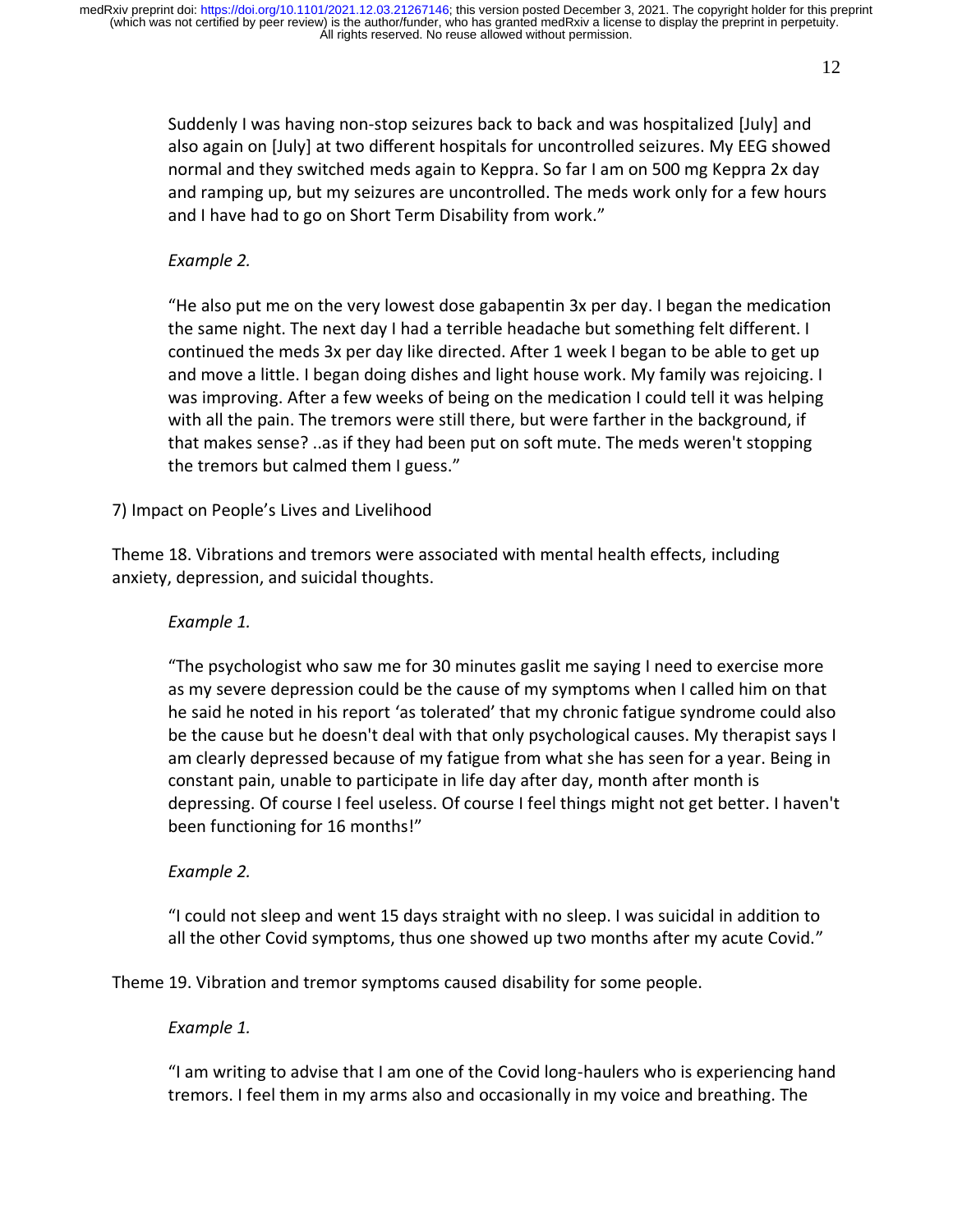tremors in my hands are so severe that I cannot grip or hold a pen for any length of time before my hand writing deteriorates to chicken scratch. I have also resorted to dictating many of my emails and messages because my fingers don't hit the right keys. I don't know if tinnitus qualifies as internal vibration but I do have it and it is getting louder all the time. It causes me great anxiety and I have not been able to discover a treatment or solution."

### *Example 2.*

"Since March, I have had limited mobility as my legs give way and do not have the strength to walk unassisted. I have to use a chair to shower and walk with a cane. I cannot walk across the room without falling into things and struggle with balance. I have felt internal tremors that feel like a fizzing/bubbling that moves through my trunk and extremeties. My arms and legs shake and I have problems even with holding my fork still to feed myself. My mind doesn't cooperate most days and I have speech issues with slurred speaking and stuttering."

Theme 20. Vibrations and tremors could disturb or prevent sleep.

### *Example 1.*

"Mostly Every morning waking up, there is an electrical zap from the top of my spine to mid back. Before I knew what the correct term was, I was telling doctors I buzz like a battery. This sensation happens first when I'm opening my eyes in the morning. It's the first conscious feeling in the morning every day. If I try and go back to sleep the vibrations get more intense and more upsetting. So the best thing to do upon waking up is just get up and go on about my day. If I take a nap during the day. No problem, no vibrations. But there is a limit that I can sleep at any time, so if I do nap When I wake up, I don't try and sleep more. There is I feel, a component of the vibrations That affect my sleep. I am very tired and feel most nights that my brains at war with itself and I don't feel refreshed when waking up. Sometimes, not very often, I will get a whole body tremor feeling it's unpleasant but, doesn't last very long. I would say the ones that wake me up in the morning are more bothersome because I do not wake up gently or quietly. It really is internal torture."

### *Example 2.*

"Just when I thought I was done developing new symptoms in March this started, every time I start to fall asleep I get shooting pain and immense pressure in my arms, legs and spine. It wakes me up instantly. Imagine all the times you doze off a little in the day, times that by 20 if you are on medications that make you sleepy and try to imagine how torturous that symptom is when it happens to you 20 times a day. No one knows what this is or how to stop it. I'm forced to take muscle relaxers, lyrica, and Ativan to try to get to sleep before the symptom starts."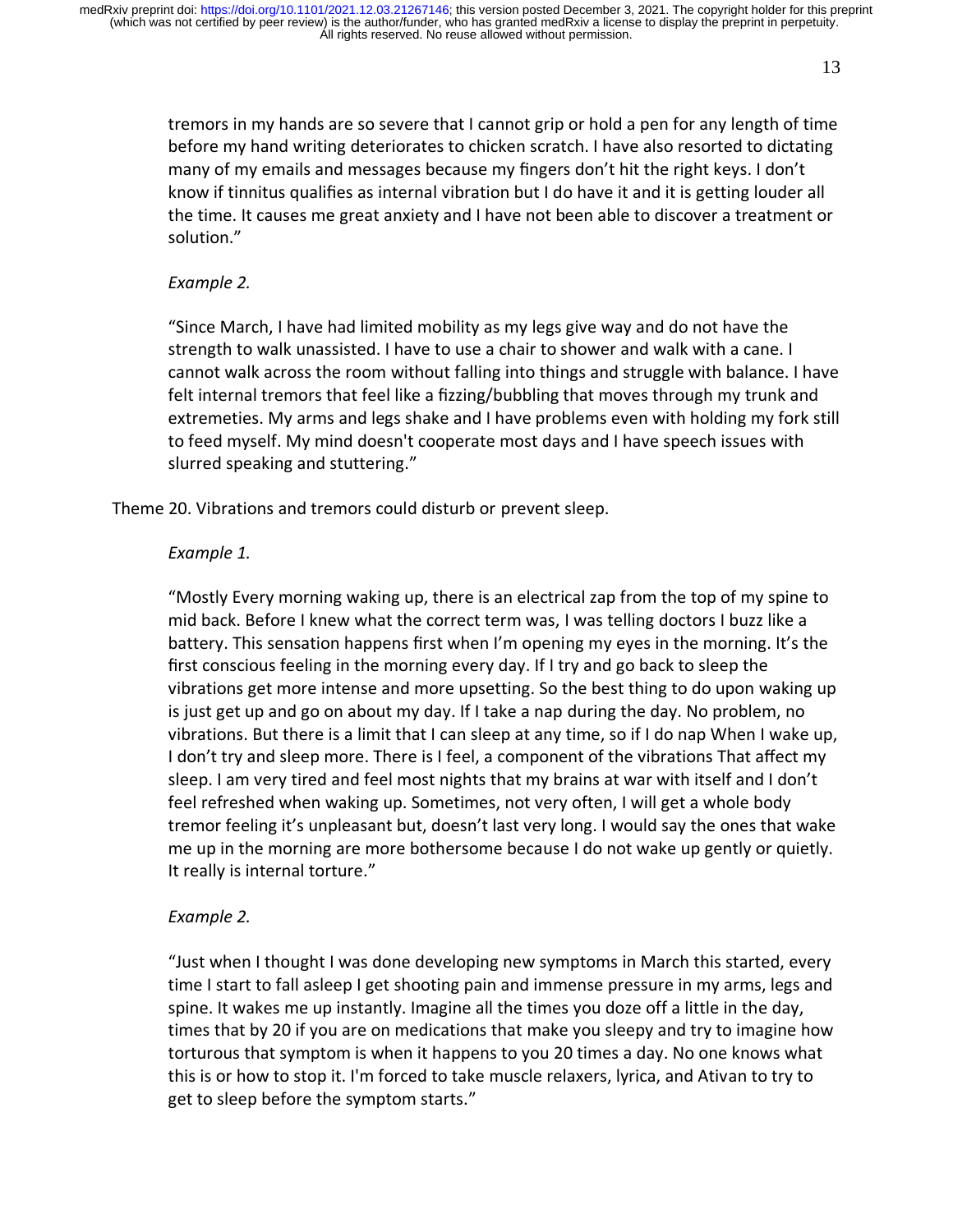14

Theme 21. Vibration and tremor symptoms could prevent people from working or carrying out daily life activities.

#### *Example 1.*

"I am not the person I was before Covid. I used to paint, refinish furniture, hang out with girlfriends, dance, golf, bike, travel, date. Now I barely have the energy to help my patient which is the only reason I have a roof over my head. If I can't do it at any point, he needs to replace me and I lose my place to stay. I have no income and I couldn't possibly work."

### *Example 2.*

"I got covid [September 2020]. I'm a nurse practitioner and cared for patients with Covid. I tried to go back to work. And after my psych Neuro testing I was found to have cognitive decline and severe memory recall and other memory issues. I was pulled from work [March], and then let go [May]."

Theme 22. Vibration and tremor symptoms could cause financial stress, through a combination of medical care costs and loss of income from medical leave.

#### *Example 1.*

"Before the pandemic was looking for another part time job so could live in a better place Now am drowning in medical debt with no relief in sight or ability to hold a job This has devastated my life Now am stuck living in an old garage without plumbing Hauling water back and forth from a garden hose and dumping dirty water takes what little energy have."

### *Example 2.*

"I got Covid [September 2020] and continue to have daily debilitating symptoms that have prevented me from going back to work. Side note: is there any government funding for those of us who are long haulers and can't get back to work yet? My short term disability ran out beginning of April and I've been without any income since. It's getting really tough."

### Facebook

The 2 Word Clouds created revealed prevalent terms related to the themes found in emails. For all 450 Facebook comments combined, the 10 most frequent terms were tremors (64), covid (55), pain (51), vibrations (43), months (36), burning (29), feet (24), hands (22), legs (21), back (20).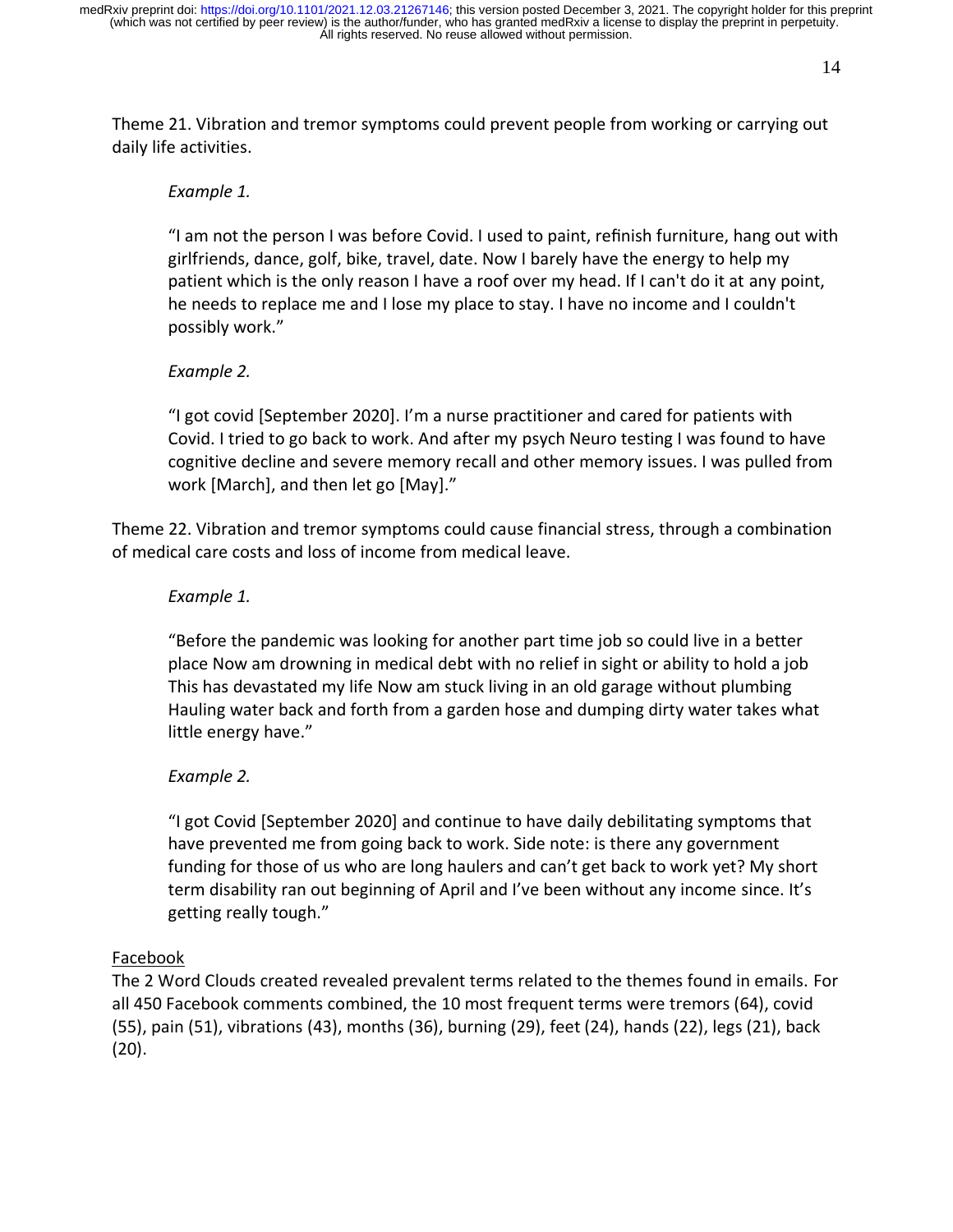The first Word Cloud analyzed 288 comments in response to a post that requested people experiencing tremors or internal vibrations to comment. This Word Cloud revealed that the five most common words used in comments were: tremors, covid, vibrations, months, and pain. Words included also indicated that symptoms ranged in presentation and severity, and vibrations were mentioned, as were seizures, shaking, and twitching. This Word Cloud also included other long Covid symptoms including brain fog, fatigue, and anxiety. Words indicating timing and duration of symptoms included months, days, and constantly. The only medication captured was gabapentin. Finally, similarly to the email responses, comments included mentions of sleep and tired.

### **Figure 1. Word Cloud generated from Survivor Corps Facebook comments in response to post requesting information on tremor and internal vibrations**



The second Word Cloud was created based on 162 comments to a Survivor Corps poll that asked respondents about vibration or buzzing sensations and neuropathic pain. This Word Cloud revealed that pain, burning, covid, legs, hands, and feet were the most common terms mentioned in comments. This Word Cloud included terms not mentioned in the emails or the first Word Cloud, including sensations such as burning and symptoms such as shingles and thrush.

**Figure 2. Word Cloud generated from Survivor Corps Facebook comments in response to poll related to vibrations, buzzing, and neuropathic pain**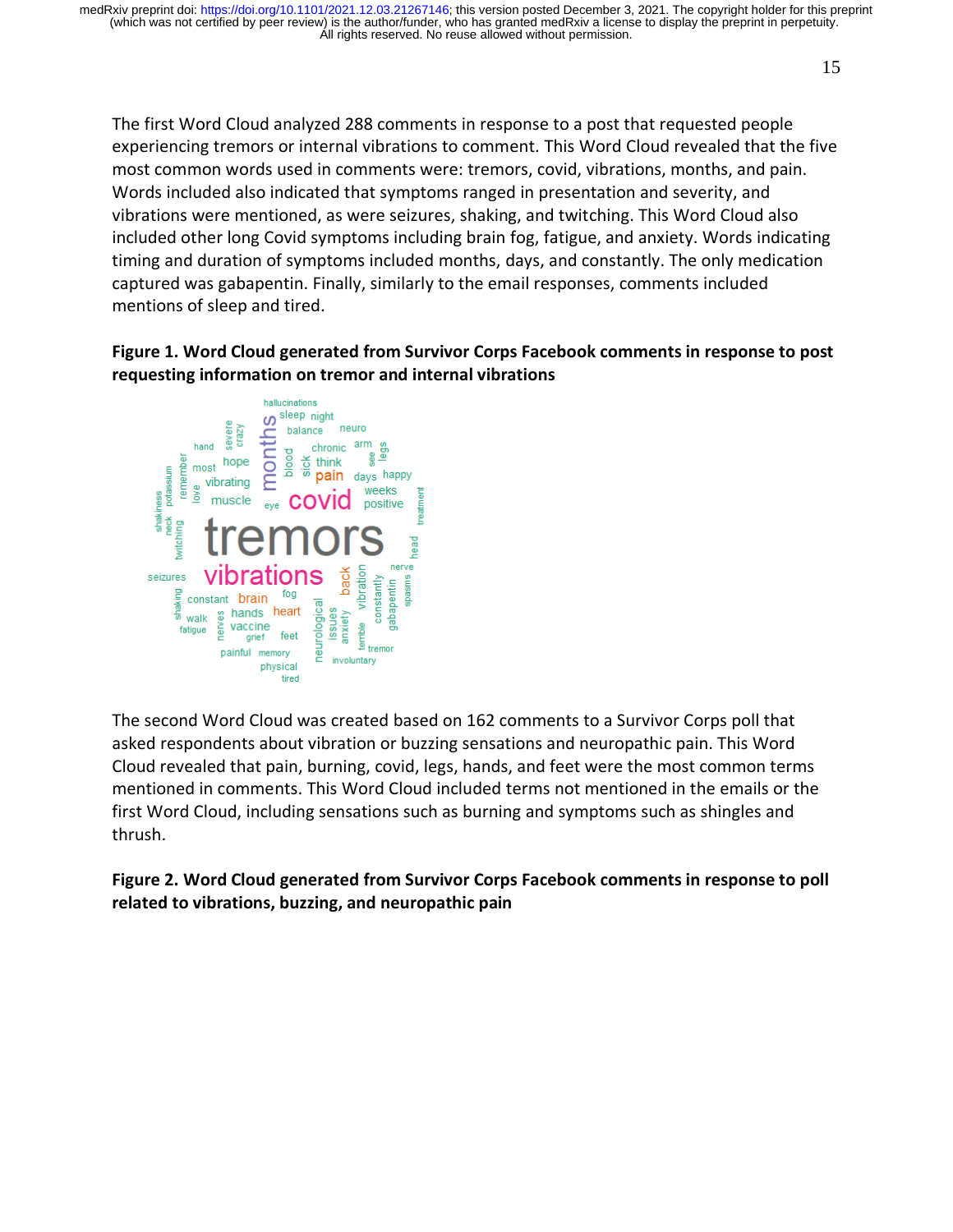

#### **Discussion**

These findings suggest that a group of people who report experiencing PASC exhibit a prolonged and debilitating symptom complex that prominently involves vibrations and tremors. While symptom experiences were heterogenous—in symptom timing, medical history, and initial infection, for instance—there were also common themes in how people described these symptoms and their effects. People also reported how testing and medical care have not yet identified possible mechanisms or successful treatment for these symptoms.

This study extends the literature in several ways. Previous literature consists of case series that provide preliminary reports of patients' clinical presentation, course of care, and outcomes, but information on people's experience with tremors more broadly has not been described in relation to long Covid.<sup>5-12</sup> In addition, prior literature describes symptoms from the point of view of healthcare providers, but not from patients themselves. Previous case-series reports included a total of 16 people previously infected with SARS-CoV-2 who suffered from myoclonus-ataxia syndrome between 3 days to 6 weeks after acute, often mild or moderate, infection.<sup>7-10,19-22</sup> Our report attempts to add a larger, broader overview of experiences of these symptoms, including symptoms described among individuals who might not have sought medical care.

This study, although limited in scope, is an effort to channel the perspective of patients for a condition that has yet to be defined. The utility of this study is that it may enable more formal and structured data collection for people with this syndrome. These experiences should be more rigorously characterized to develop hypotheses and understand mechanisms.

There are several key implications of the work. First, internal vibrations and tremors are causing severe suffering for a group of people after self-reported SARS-CoV-2 infection. Second, while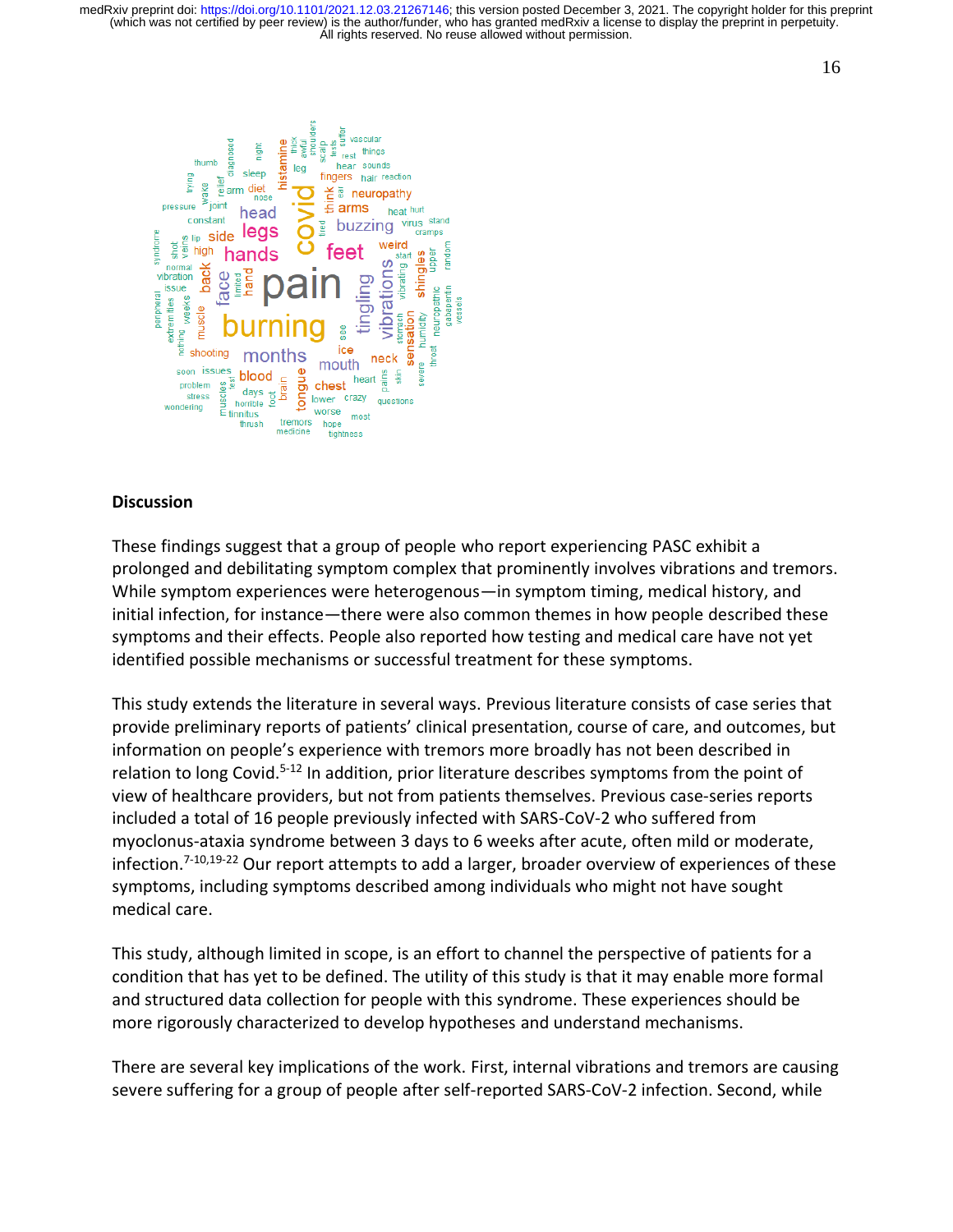the overall scale of these symptoms is still unknown, this group of people experiencing the symptoms have not recovered from the symptoms nor have they received specific diagnoses or been given treatment that completely alleviates their suffering. Third, the descriptions of feeling internal vibrations and tremor symptoms were similar across this group of patients. The emails were not seen by the other participants.

This study has limitations. The data included in this report are self-reported from people in response to a query. The information was limited to what people provided and there was no follow-up to obtain more information. The study presents what people shared on their initial communication. Also, some people did not have formal testing for infection. Any information about testing is based on self-report. In addition, there was little demographic information available for analysis. Also, because this is a convenience sample of people responding to the queries, this study cannot provide information on the incidence and prevalence of these symptoms.

In conclusion, some people report experiencing internal vibration and tremor symptoms, often causing intense suffering, after a self-reported history of SARS-CoV-2 infection. The symptoms had some common features but there was variability in timing, concomitant symptoms, and impact. Further research is needed to understand and alleviate this suffering, by studying the extent and scope of these symptoms, possible mechanisms, and potential treatment.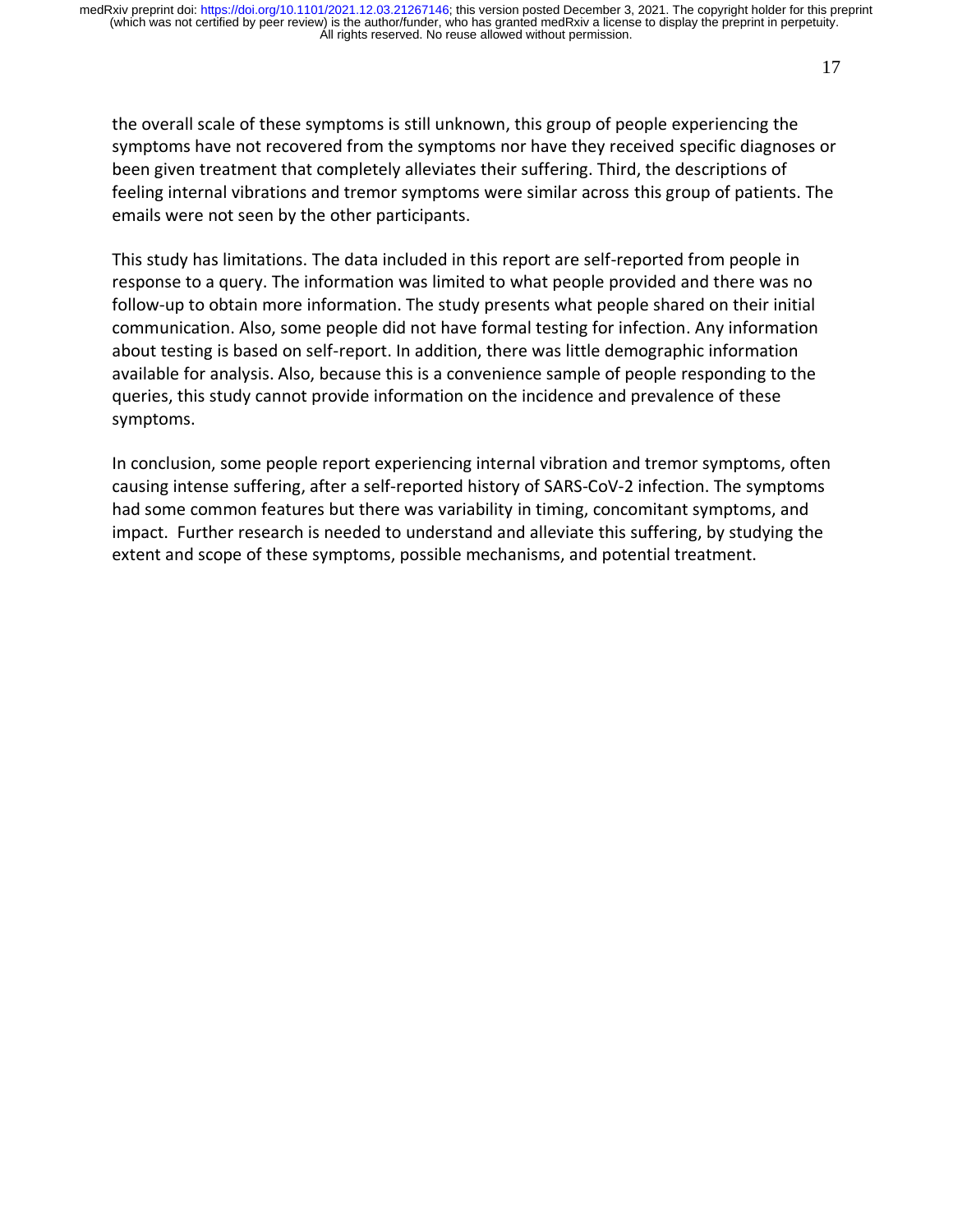# **References**

1. Groff D, Sun A, Ssentongo AE, et al. Short-term and Long-term Rates of Postacute Sequelae of SARS-CoV-2 Infection: A Systematic Review. JAMA Network Open 2021;4:e2128568-e.

2. Davis HE, Assaf GS, McCorkell L, et al. Characterizing long COVID in an international cohort: 7 months of symptoms and their impact. EClinicalMedicine 2021;38.

3. Carfì A, Bernabei R, Landi F. Persistent Symptoms in Patients After Acute COVID-19. Jama 2020;324:603-5.

4. Huang C, Huang L, Wang Y, et al. 6-month consequences of COVID-19 in patients discharged from hospital: a cohort study. The Lancet 2021;397:220-32.

5. Przytuła F, Błądek S, Sławek J. Two COVID-19-related video-accompanied cases of severe ataxia-myoclonus syndrome. Neurol Neurochir Pol 2021;55:310-3.

6. Schellekens MMI, Bleeker-Rovers CP, Keurlings PAJ, Mummery CJ, Bloem BR. Reversible Myoclonus-Ataxia as a Postinfectious Manifestation of COVID-19. Movement disorders clinical practice 2020;7:977-9.

7. Emamikhah M, Babadi M, Mehrabani M, et al. Opsoclonus-myoclonus syndrome, a postinfectious neurologic complication of COVID-19: case series and review of literature. J Neurovirol 2021;27:26-34.

8. Shah PB, Desai SD. Opsoclonus Myoclonus Ataxia Syndrome in the Setting of COVID-19 Infection. Neurology 2021;96:33.

9. Dijkstra F, Van den Bossche T, Willekens B, Cras P, Crosiers D. Myoclonus and cerebellar ataxia following Coronavirus Disease 2019 (COVID-19). Mov Disord Clin Pract 2020;7:974-6.

10. Grimaldi S, Lagarde S, Harlé JR, Boucraut J, Guedj E. Autoimmune Encephalitis Concomitant with SARS-CoV-2 Infection: Insight from (18)F-FDG PET Imaging and Neuronal Autoantibodies. J Nucl Med 2020;61:1726-9.

11. Foucard C, San-Galli A, Tarrano C, Chaumont H, Lannuzel A, Roze E. Acute cerebellar ataxia and myoclonus with or without opsoclonus: a para-infectious syndrome associated with COVID-19. Eur J Neurol 2021;28:3533-6.

12. Wright D, Rowley R, Halks-Wellstead P, Anderson T, Wu TY. Abnormal Saccadic Oscillations Associated with Severe Acute Respiratory Syndrome Coronavirus 2 Encephalopathy and Ataxia. Movement disorders clinical practice 2020;7:980-2.

13. Massey D, Berrent D, Krumholz H. Breakthrough Symptomatic COVID-19 Infections Leading to Long Covid: Report from Long Covid Facebook Group Poll. medRxiv 2021:2021.07.23.21261030.

14. Lambert NSC. COVID-19 "Long Hauler" Symptoms Survey Report. Indian University School of Medicine 2020.

15. Lambert N, Corps S, El-Azab SA, et al. COVID-19 Survivors' Reports of the Timing, Duration, and Health Impacts of Post-Acute Sequelae of SARS-CoV-2 (PASC) Infection. medRxiv 2021:2021.03.22.21254026.

16. Crabtree BF, Miller WL. Doing qualitative research. 2nd ed. Thousand Oaks, Calif.: Sage Publications; 1999.

17. Glaser BG, Strauss AL, ProQuest (Firm). The discovery of grounded theory strategies for qualitative research. New Brunswick (U.S.A): Aldine Transaction (a division of Transaction Publishers),; 1999:1 online resource.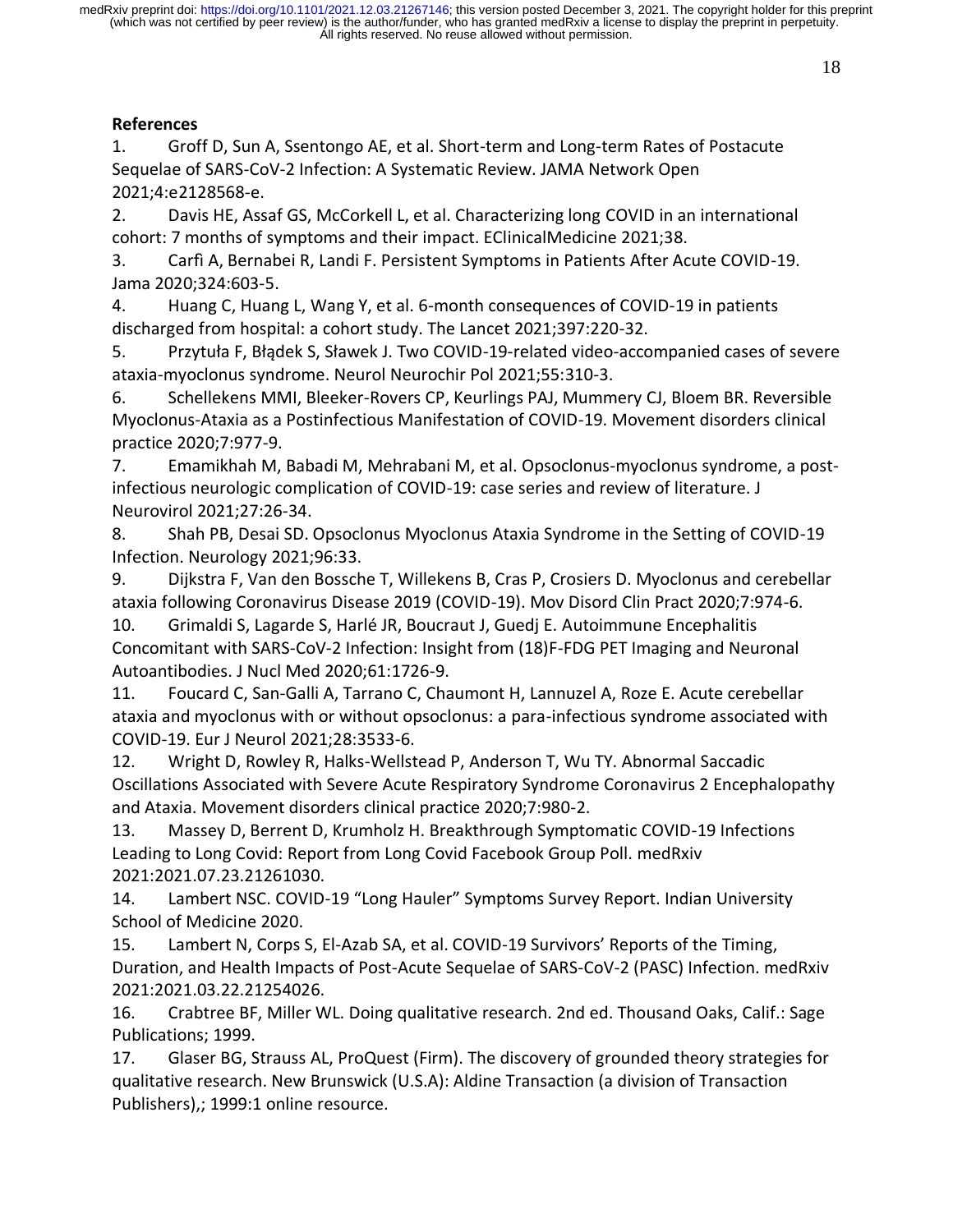18. Miles MB, Huberman AM. Qualitative data analysis : an expanded sourcebook. 2nd ed. Thousand Oaks: Sage Publications; 1994.

19. Przytuła F, Błądek S, Sławek J. Two COVID-19-related video-accompanied cases of severe ataxia-myoclonus syndrome. Neurologia i Neurochirurgia Polska 2021;55:310-3.

20. Schellekens MMI, Bleeker-Rovers CP, Keurlings PAJ, Mummery CJ, Bloem BR. Reversible Myoclonus-Ataxia as a Postinfectious Manifestation of COVID-19. Mov Disord Clin Pract 2020;7:977-9.

21. Foucard C, San-Galli A, Tarrano C, Chaumont H, Lannuzel A, Roze E. Acute cerebellar ataxia and myoclonus with or without opsoclonus: a parainfectious syndrome associated with COVID-19. Eur J Neurol 2021.

22. Wright D, Rowley R, Halks-Wellstead P, Anderson T, Wu TY. Abnormal Saccadic Oscillations Associated with Severe Acute Respiratory Syndrome Coronavirus 2 Encephalopathy and Ataxia. Mov Disord Clin Pract 2020;7:980-2.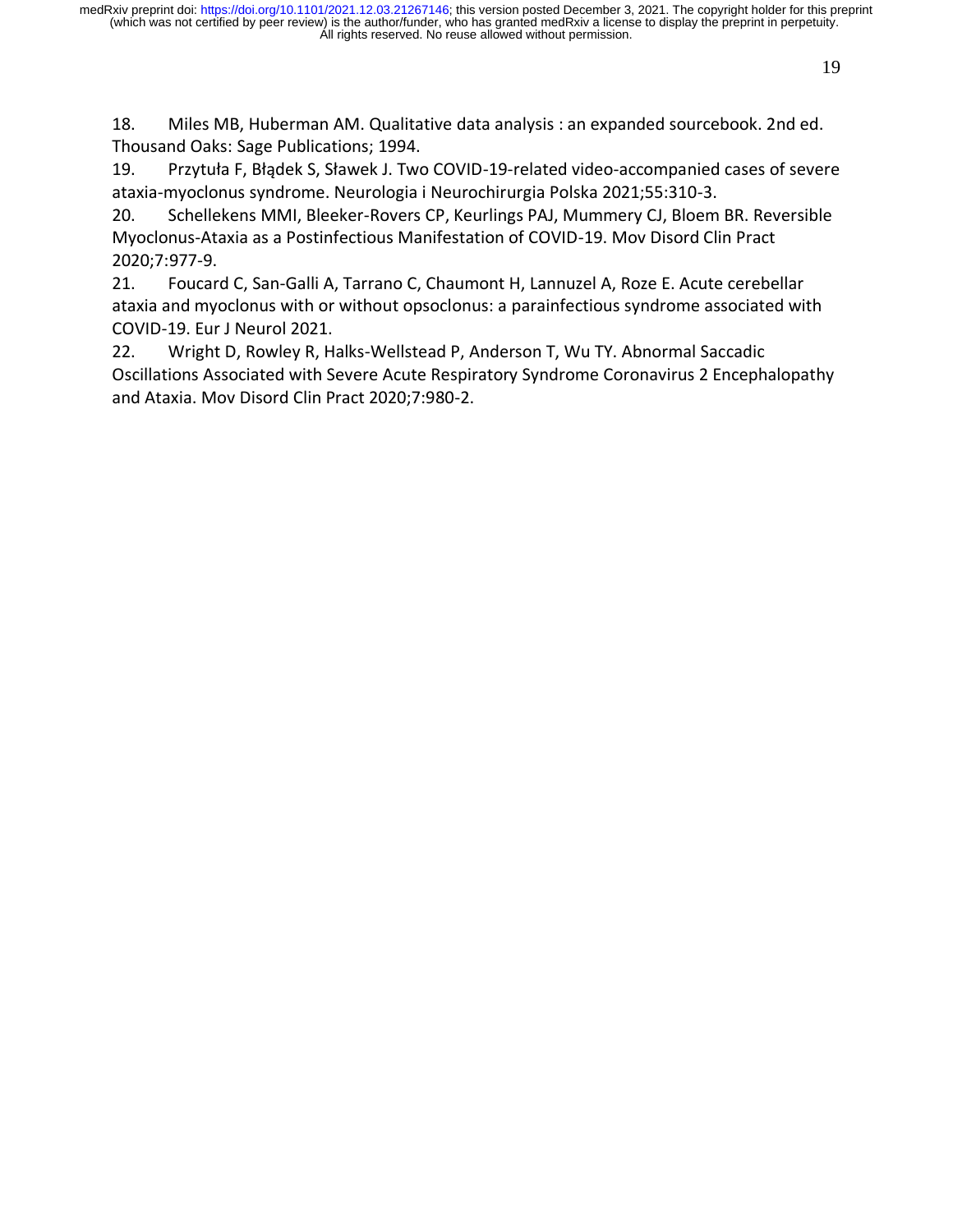# **Supplement 1**

To solicit emails for this study, Survivor Corps and Nick Güthe requested emails from Survivor Corps members via Facebook and an emailed newsletter that is also posted on the Survivor Corps website.

First, Nick Güthe posted the following in the Survivor Corps Facebook page [July 2021]:

*"Hi, to anyone on this group. It's Nick Güthe, Heidi Ferrer's husband. A study is forming with a top doctor for Long Haulers with Neurological tremors similar to Heidi Ferrer's -- Tremors or internal vibrations. If you have these symptoms and want to be included please comment below. This isn't a clinical trial but an attempt to gather data and stories to help get funding, bring attention to these symptoms which are so destructive to any Long Haulers physical and mental health."*

Nick Güthe and Diana Zicklin Berrent responded to Facebook comments on this post to ask members to email their story, writing: "Send your story to hq@survivorcorps.com."

Second, a [newsletter](https://www.survivorcorps.com/campaigns/view-email/TIjHUgjAqMkzl_ysDA1TxJ-ibR26k4ZxjHZuKDBWbZnOFTropXKSoWG_0gHckvaFWswErkFnrlfQOpV7QwhnNu5FTdqqU1XdsfrpTb0GY0DAJh3xOLy8HAXIHli0aGkGPw==?ss_campaign_id=603a37d5408c2025bb9f4f81&ss_campaign_name=July%20Events%20%26%20Headlines&ss_campaign_sent_date=2021-07-22T20%3A22%3A08Z&ss_email_id=60f9d35e8d91aa58334784de&ss_source=sscampaigns) sent to members included the following [July 2021]:

*"A study is forming for Long Haulers with Neurological tremors or internal vibrations. If you have these symptoms and want to be included, please EMAIL us with your details. This is not a clinical trial, but an attempt to gather data and stories to help get funding, and bring attention to these destructive symptoms that impact Long Hauler's physical and mental health."*